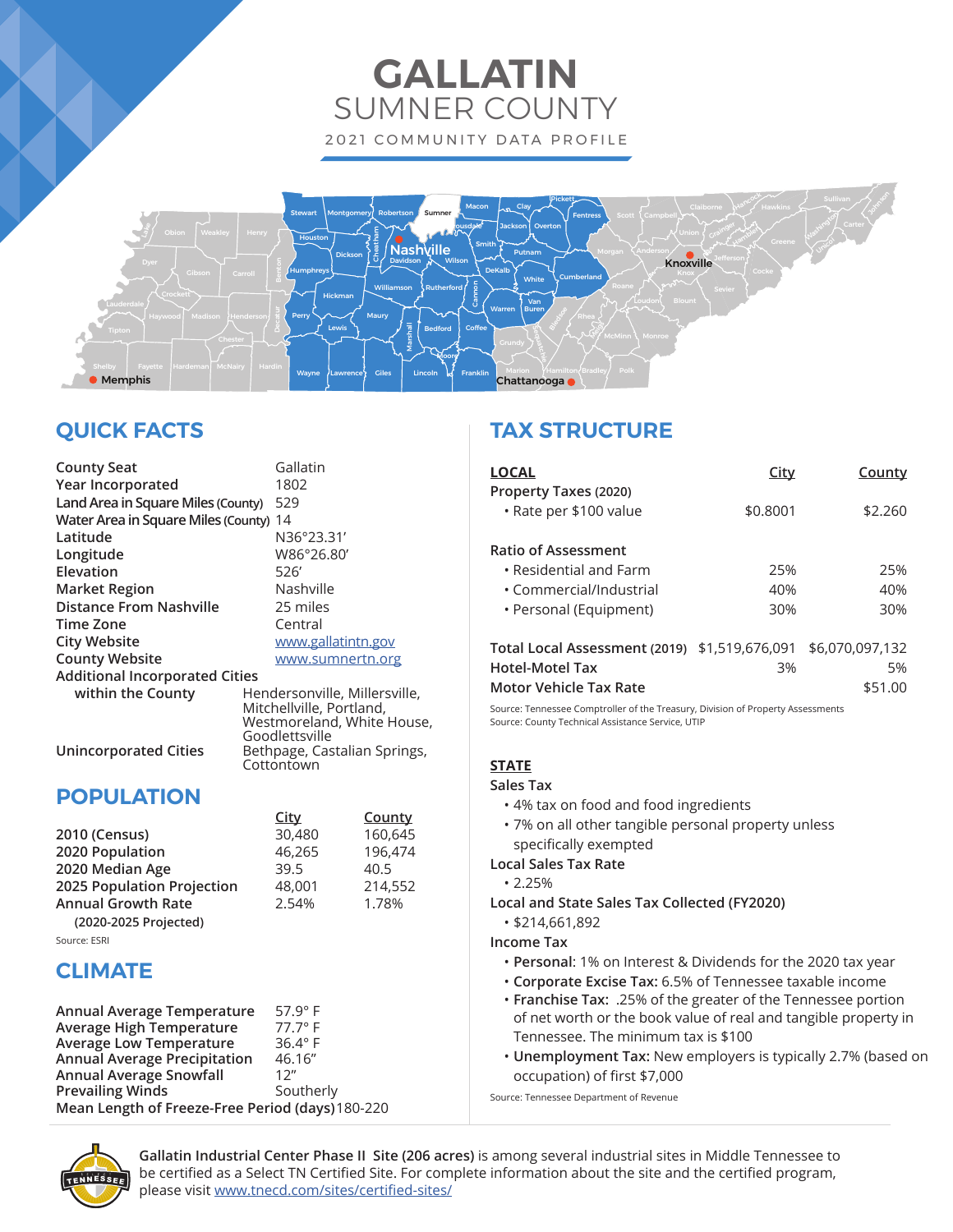## **EDUCATION**

| <b>District Name</b><br>Type of Public School System<br>District Grades Served<br>Number of Schools<br>Number of Classroom Teachers<br><b>Student to Teacher Ratio</b><br><b>Additional Staff</b><br><b>Total Number of Students</b><br><b>GRADES</b> (2019-2020) | <b>Sumner County</b><br>County<br><b>Pre-K-12</b><br>49<br>2,148<br>14:1<br>300<br>30,425 |
|-------------------------------------------------------------------------------------------------------------------------------------------------------------------------------------------------------------------------------------------------------------------|-------------------------------------------------------------------------------------------|
| Pre-K-5<br>$6-8$<br>$9 - 12$<br>Number of High School Graduates (2019-20)<br><b>Graduation Rate</b><br><b>Educational Attainment with a Degree</b><br>(Adults Age 25+)                                                                                            | 13,697<br>7,238<br>9,490<br>2,007<br>95.7%<br>36.8%                                       |

Source: Tennessee Department of Education

#### **REGIONAL HIGHER EDUCATIONAL INSTITUTIONS** (within 30 miles) **Graduates 2018-2019**

| • TN College of Applied Technology           | Portland   | 171   |
|----------------------------------------------|------------|-------|
| • TN College of Applied Technology           | Hartsville | 191   |
| • Volunteer State Community College Gallatin |            | 1,562 |
| • Welch College                              | Gallatin   | 52    |
| • Cumberland University                      | Lebanon    | 652   |
| Plus several in the Nashville area           |            |       |

Source: National Center for Education Statistics

| <b>FastTrack Job Training</b> |     |
|-------------------------------|-----|
| Assistance Program Available  | Yes |
|                               |     |

Source: Tennessee Department of Economic and Community Development

## **GOVERNMENT**

### **GOVERNING BODY**

| <u>UUVENNINU DUDT</u>             |                                                                                                                                                                                                |             |               |  |
|-----------------------------------|------------------------------------------------------------------------------------------------------------------------------------------------------------------------------------------------|-------------|---------------|--|
| City                              | Mayor with 7 representatives                                                                                                                                                                   |             |               |  |
|                                   | Meets 1st, 2nd, 3rd & 4th Tuesday                                                                                                                                                              |             |               |  |
|                                   | of every month at 6:00 p.m. at City Hall                                                                                                                                                       |             |               |  |
| County                            | <b>County Mayor and County Commissioners</b>                                                                                                                                                   |             |               |  |
|                                   | Meets 3rd Monday at 7:00 p.m.                                                                                                                                                                  |             |               |  |
|                                   | <b>County Building</b>                                                                                                                                                                         |             |               |  |
| <b>Fire Department</b>            |                                                                                                                                                                                                |             |               |  |
| · Full-time fire fighters in city |                                                                                                                                                                                                |             | 97            |  |
| • City volunteers                 |                                                                                                                                                                                                |             | 0             |  |
|                                   | • Full-time fire fighters in county                                                                                                                                                            |             | $246*$        |  |
| • County volunteers               |                                                                                                                                                                                                |             | $195*$        |  |
| • Fire stations in city           |                                                                                                                                                                                                |             | $\frac{5}{9}$ |  |
| • City fire trucks                |                                                                                                                                                                                                |             |               |  |
| • Fire stations in county         |                                                                                                                                                                                                |             | $28*$         |  |
| • County fire trucks              |                                                                                                                                                                                                |             | $85*$         |  |
|                                   | (* These figures are for the unincorporated portion of Sumner County under the jurisdiction of<br>the County EMS. This does not include numbers from other incorporated cities in the county.) |             |               |  |
| <b>Law Enforcement</b>            |                                                                                                                                                                                                |             |               |  |
|                                   | • Full-time police officers in city                                                                                                                                                            |             | 80            |  |
|                                   | . Full-time police officers in county & sheriff                                                                                                                                                |             | 130           |  |
| • City patrol cars                |                                                                                                                                                                                                |             | 75            |  |
| • County patrol cars              |                                                                                                                                                                                                |             |               |  |
|                                   | <b>Patrol Division</b>                                                                                                                                                                         |             | 77            |  |
|                                   | <b>Traffic Division</b>                                                                                                                                                                        |             | 12            |  |
|                                   | Motorcycles                                                                                                                                                                                    |             | 11            |  |
|                                   | Reserve Unit                                                                                                                                                                                   |             | 18            |  |
|                                   | Flex vehicles                                                                                                                                                                                  |             | 10            |  |
|                                   |                                                                                                                                                                                                | <u>City</u> | <u>County</u> |  |
| <b>Insurance Rating</b>           |                                                                                                                                                                                                | 4           | Varies        |  |
| <b>Zoning Regulations</b>         |                                                                                                                                                                                                | Yes         | Yes           |  |
| <b>Planning Commission</b>        |                                                                                                                                                                                                |             | Yes           |  |
|                                   |                                                                                                                                                                                                | Yes         |               |  |
| Industrial Development Corp.      |                                                                                                                                                                                                | Yes         | Yes           |  |

## **TRANSPORTATION**

#### **AIR SERVICE**

| <b>Nearest General Aviation</b> | Music City Executive            |
|---------------------------------|---------------------------------|
| <b>Location Identifier</b>      | <b>XNX</b>                      |
| <b>Distance from City</b>       | 2 miles                         |
| Runway Length                   | 6,301                           |
| Surface                         | Asphalt                         |
| Lighting                        | MIRL/PAPI                       |
| Fuel                            | 100LL/let A                     |
| Repairs                         | Minor                           |
| Storage                         | Hangar, Tie Down                |
| Transportation                  | Taxi, Rental and Courtesy Car   |
| Nearest Commercial Service      | Nashville International Airport |
| <b>Location Identifier</b>      | BNA                             |
| Distance from Gallatin          | 31 miles                        |
|                                 |                                 |

Nashville International Airport (BNA) serves approximately 16 million total passengers annually. BNA is currently served by 15 airlines, including international carriers Air Canada, WestJet and British Airways. BNA offers 460 daily flights and provides nonstop air service to more than 65 destinations.

#### **HIGHWAYS**

U.S. Highways 31E<br>State Highways 25, State Highways 25, 109 and 386<br>Nearest Interstate 12 miles to I-40

#### **COMMON CARRIERS**

| Air Freight Companies      |    |
|----------------------------|----|
| Motor Freight Companies    | 7+ |
| <b>Terminal Facilities</b> | 2  |
| <b>Bus Services</b>        |    |
| Inter-City                 | RT |
|                            |    |

Local No Carrier Service

#### **RAILROADS SERVED BY** CSX Transportation

#### **NAVIGABLE WATERWAYS**

River Cumberland Channel Depth 9 feet Nearest Port Facility Miles from Port 31

## **COMMUNICATIONS**

```
Newspapers
```
**Telephone Companies** 

**Radio Stations** WHIN, WHIN, WHIN, WHIN, WHIN, WHITN, WHITN, WHITN, WHITN, WHITN, WHITN, WHITN, WHITN, WHITN, WHITN, WHITN, WHITN, WHITN, WHITN, WHITN, WHITN, WHITN, WHITN, WHITN, WHITN, WHITN, WHITN, WHITN, WHITN, WHITN, **Television Networks Cable Service Available Channels Provider** 

**Internet Service Available Provider** 

**Fiber Optics Available Provider** AT&T, Comparent and AT&T, Comparent and AT&T, Comparent and AT&T, Comparent and AT&T, Comparent and A

12 miles to I-40 and 12 miles to I-65

RTA bus service between Gallatin and Nashville

| The Gallatin News<br>The Tennessean<br>AT&T, Verizon, Comcast, and<br>Level 3 Communications |
|----------------------------------------------------------------------------------------------|
| WHIN, WMRO, WYXE, WVCP                                                                       |
| 7<br>Yes                                                                                     |
| 245                                                                                          |
| AT&T, Comcast and                                                                            |
| Level 3 Communications<br>Yes                                                                |
| AT&T, Comcast and                                                                            |
| Level 3 Communications                                                                       |
| Yes                                                                                          |
| AT&T, Comcast and<br>Level 3 Communications                                                  |
|                                                                                              |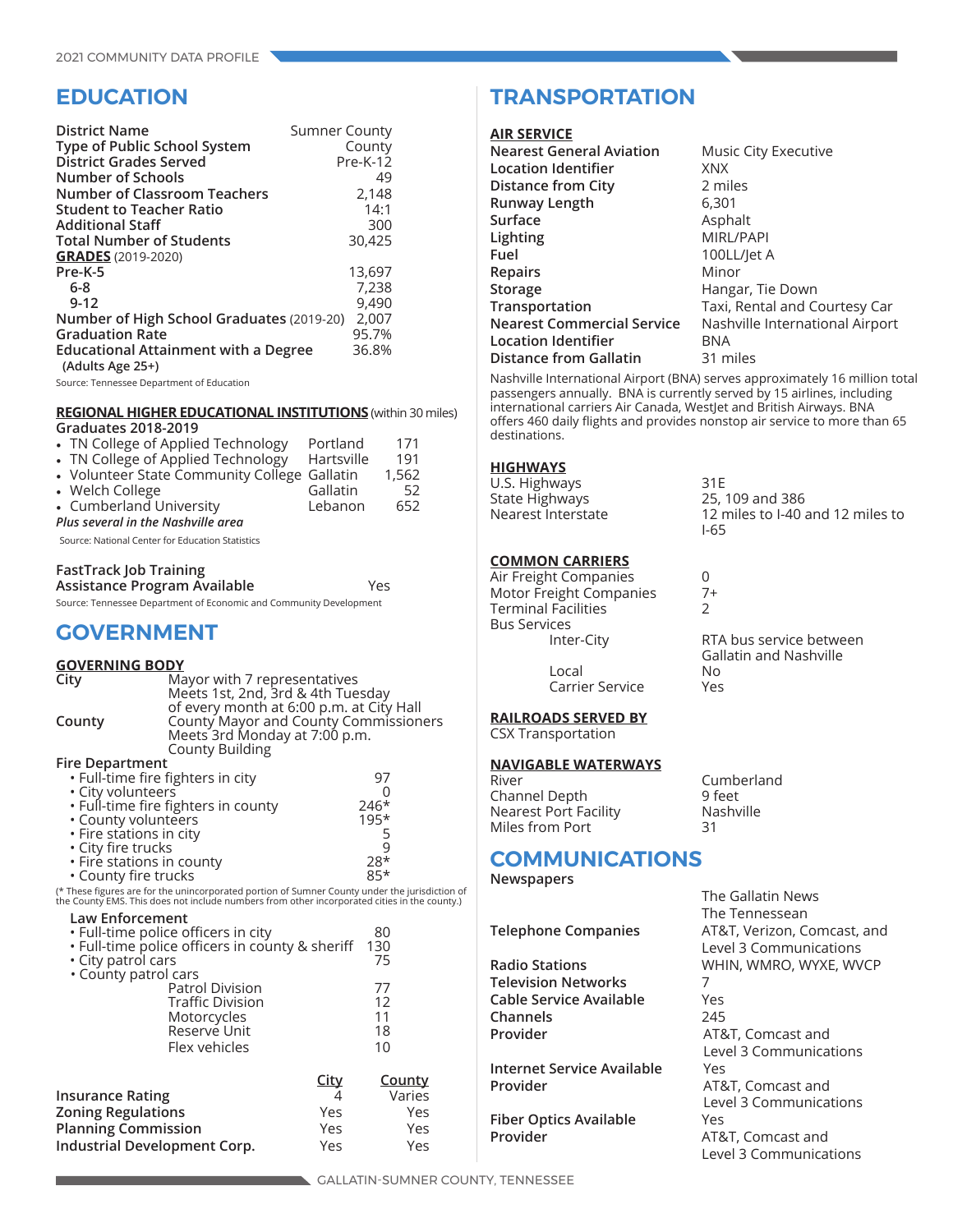| <b>Health Care</b>             |                | Recreation                                                                                        |                |
|--------------------------------|----------------|---------------------------------------------------------------------------------------------------|----------------|
| Doctors                        | 523            | Libraries                                                                                         | 1              |
| Dentists                       | 34             | Parks                                                                                             | 5              |
| Hospitals                      | 1              | <b>Golf Courses</b><br>(Public & Private)                                                         | $\overline{4}$ |
| <b>Beds</b>                    | 155            |                                                                                                   | $\overline{4}$ |
| <b>Emergency Rooms</b>         | $\overline{2}$ | Swimming Pools<br>(Public & Private)                                                              |                |
| Clinics                        | 11             | Country Clubs                                                                                     | 3              |
| <b>Nursing Homes</b>           | 3              | Theaters                                                                                          | $\overline{2}$ |
| <b>Beds</b>                    | 416            | <b>Bowling Alleys</b>                                                                             | 1              |
| Retirement Homes               | 3              |                                                                                                   |                |
| <b>Beds</b>                    | 231            | <b>Hotels &amp; Motels</b>                                                                        | $\overline{7}$ |
| Residential Care/              |                | Rooms                                                                                             | 357            |
| <b>Assisted Living</b>         | 4              | <b>Bed &amp; Breakfasts</b>                                                                       | 1              |
| <b>Beds</b>                    | 204            | <b>Largest Meeting Room</b>                                                                       | 1,300          |
| <b>Religious Organizations</b> |                | Capacity                                                                                          |                |
| Protestant                     | 52             | Restaurants                                                                                       | 149            |
| Catholic                       | 1              |                                                                                                   |                |
| Jehovah's Witness              | 1              | Other                                                                                             |                |
| Seventh Day Adventist          | 1              | ballfields, tennis courts,                                                                        |                |
| Latter Day Saints              | 1              | museum, auditorium, soccer                                                                        |                |
| Spanish                        | 2              | complexes, volleyball courts,<br>jogging/walking trails. Civic<br>Center: indoor pool, wallyball, |                |
| <u>Day Care Centers</u>        | 21             | racquetball, gyms, track,                                                                         |                |
| Day Care Homes                 | 12             | fitness/free weights                                                                              |                |
|                                |                |                                                                                                   |                |

## **FINANCIAL INSTITUTIONS**

| Type of Institution $#$ of Institutions |               | # of Branches   | Deposits        |
|-----------------------------------------|---------------|-----------------|-----------------|
| <b>Commercial Banks</b>                 | 14            | 19              | \$1,787,771,000 |
| Savings Institutions                    | O             | 0               |                 |
| <b>Credit Unions</b>                    | $\mathcal{L}$ | 2               | \$99,345,043    |
| Total                                   | 16            | 21              |                 |
| <b>Citywide Combined Deposits</b>       |               | \$1,887,116,043 |                 |
| (Deposits for June 30, 2020)            |               |                 |                 |

Source: Federal Deposit Insurance Corporation and National Credit Union Administration

## **INDUSTRIAL SUPPORT SERVICES**

| Service                 | Location  | Distance (Miles) |
|-------------------------|-----------|------------------|
| Tool & Die              | Local     |                  |
| <b>Heat Treating</b>    | Nashville | 25               |
| Foundry                 | Nashville | 25               |
| Heavy Hardware          | Local     |                  |
| <b>Sheet Metal</b>      | Local     |                  |
| <b>Lubricants</b>       | Local     |                  |
| <b>Welding Supplies</b> | Local     |                  |
| Abrasives               | Nashville | 25               |

## **COMMUNITY FACILITIES** *(citywide)* **SELECTED ECONOMIC INDICATORS**

#### **2019 ANNUAL AVERAGES**

| County  | Labor Market Area* |
|---------|--------------------|
| 103,810 | 646,835            |
| 101,033 | 630,028            |
| 2.777   | 16,807             |
| 2.7%    | 2.8%               |
|         |                    |

\*Labor Market Area is defined as Davidson, Macon, Robertson, **Sumner**, Trousdale and Wilson Counties in Tennessee.

#### **2020 EMPLOYED POPULATION (AGE 16+) BY INDUSTRY**

| Agriculture/Mining            | 0.6%  |
|-------------------------------|-------|
| Construction                  | 7.3%  |
| Manufacturing                 | 13.0% |
| Wholesale Trade               | 3.9%  |
| Retail Trade                  | 10.5% |
| Transportation/Utilities      | 6.6%  |
| Information                   | 1.4%  |
| Finance/Insurance/Real Estate | 6.8%  |
| Services                      | 45.9% |
| <b>Public Administration</b>  | 4.2%  |
| Source: ESRI                  |       |

#### **MANUFACTURING IN AREA (Annual Averages 2019)**

| Number of Units       | 207     |
|-----------------------|---------|
| Ann. Avg. Employment  | 7,848   |
| Ann. Avg. Weekly Wage | \$1,095 |
|                       |         |

Source: Tennessee Department of Labor and Workforce Development

### **PER CAPITA PERSONAL INCOME**

| Year         | 2020     |
|--------------|----------|
| Amount       | \$34,406 |
| Source: ESRI |          |

#### **MEDIAN HOUSEHOLD INCOME**

| Year         | 2020     |
|--------------|----------|
| Amount       | \$66,328 |
| Source: ESRI |          |

#### **AVERAGE HOME SALES**

| Year                                         | 2019      |  |  |
|----------------------------------------------|-----------|--|--|
| <b>Number of Homes Sold</b>                  | 4.049     |  |  |
| Average Cost                                 | \$313,385 |  |  |
| <b>Median Home Value</b>                     | \$235,613 |  |  |
| Source: Tennessee Housing Development Agency |           |  |  |

#### **RETAIL SALES**

| Year                                    | 2019            |
|-----------------------------------------|-----------------|
| Amount                                  | \$2,426,209,087 |
| Source: Tennessee Department of Revenue |                 |

## **NATURAL RESOURCES**

**Minerals:** Crushed stone **Timber:** Hardwood

## **AGRICULTURAL**

**Crops:** Hay, soybeans, corn, wheat and tobacco **Livestock:** Equine, cattle